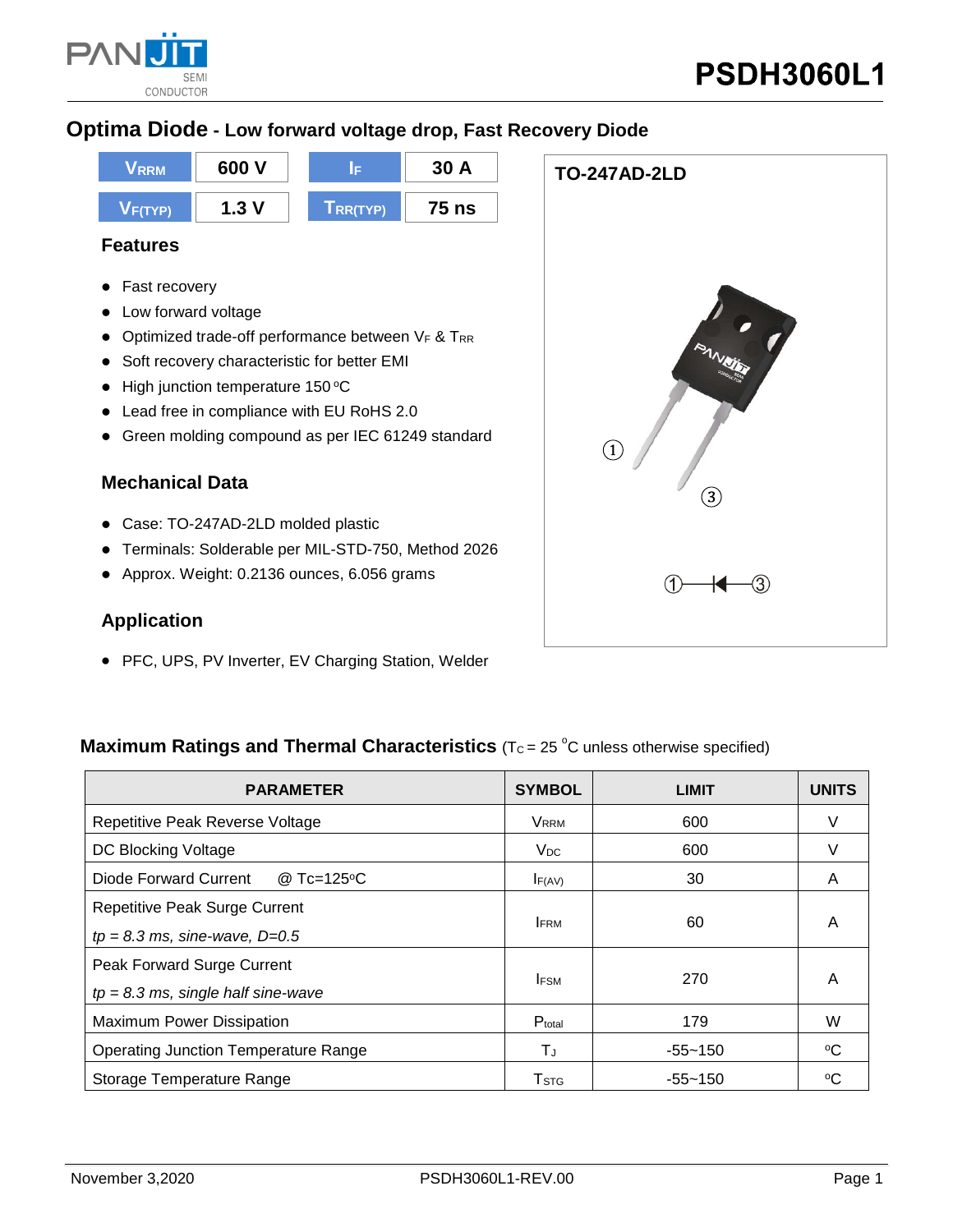

## **Electrical Characteristics** ( $T_c = 25$ °C unless otherwise specified)

| <b>PARAMETER</b>            | <b>SYMBOL</b>             | <b>TEST CONDITION</b>                                                      | MIN.                     | TYP.                     | MAX.           | <b>UNITS</b> |  |
|-----------------------------|---------------------------|----------------------------------------------------------------------------|--------------------------|--------------------------|----------------|--------------|--|
| Forward voltage drop        | $V_F$                     | $I_F = 30 A$ , $T_J = 25 \degree C$                                        | $\overline{\phantom{a}}$ | 1.3                      | 1.8            | $\vee$       |  |
|                             |                           | $I_F = 30 A$ , $T_J = 125 °C$                                              | $\blacksquare$           | 1.2                      |                |              |  |
| Reverse leakage current     | $\mathsf{I}_{\mathsf{R}}$ | $V_R = 600 V$ , $T_J = 25 °C$                                              | $\overline{\phantom{a}}$ | $\overline{\phantom{a}}$ | 250            | μA           |  |
|                             |                           | $V_R = 600 V$ , T <sub>J</sub> = 125 °C                                    | $\blacksquare$           |                          | $\mathbf{1}$   | mA           |  |
| Reverse recovery time       | $T_{RR}$                  | $I_F = 0.5A$ , $I_R = 1A$ ,<br>$I_{RR}=0.25A$<br>$T_J = 25 °C$             |                          |                          | 55             | ns           |  |
|                             |                           | $I_F = 1 A$ , $V_R = 30 V$ ,<br>$di/dt = 300$ A/ $\mu$ s,<br>$T_J = 25 °C$ |                          |                          | 40             | ns           |  |
| Reverse recovery time       | T <sub>RR</sub>           |                                                                            |                          | 75                       | 115            | ns           |  |
| Peak recovery current       | <b>IRRM</b>               | $I_F = 30$ A, $V_R = 400$ V,                                               |                          | 6.6                      |                | A            |  |
| Reverse recovery charge     | <b>QRR</b>                | $di/dt = 300$ A/ $\mu$ s,<br>$T_J = 25 °C$                                 |                          | 325                      |                | nC           |  |
| Softness factor = tb / ta   | S.                        |                                                                            | $\blacksquare$           | 0.9                      | $\blacksquare$ |              |  |
| Reverse recovery time       | $T_{RR}$                  | $I_F = 30$ A, $V_R = 400$ V,<br>$di/dt = 300$ A/ $\mu$ s,                  |                          | 115                      | ٠              | ns           |  |
| Peak recovery current       | <b>IRRM</b>               |                                                                            |                          | 14.5                     |                | A            |  |
| Reverse recovery charge     | <b>QRR</b>                |                                                                            |                          | 1150                     | $\blacksquare$ | nC           |  |
| Softness factor = $tb / ta$ | S                         | $T_J = 125$ °C                                                             |                          | 0.46                     |                |              |  |
| <b>Thermal Resistance</b>   | ReJC                      |                                                                            |                          | -                        | 0.7            | °C/W         |  |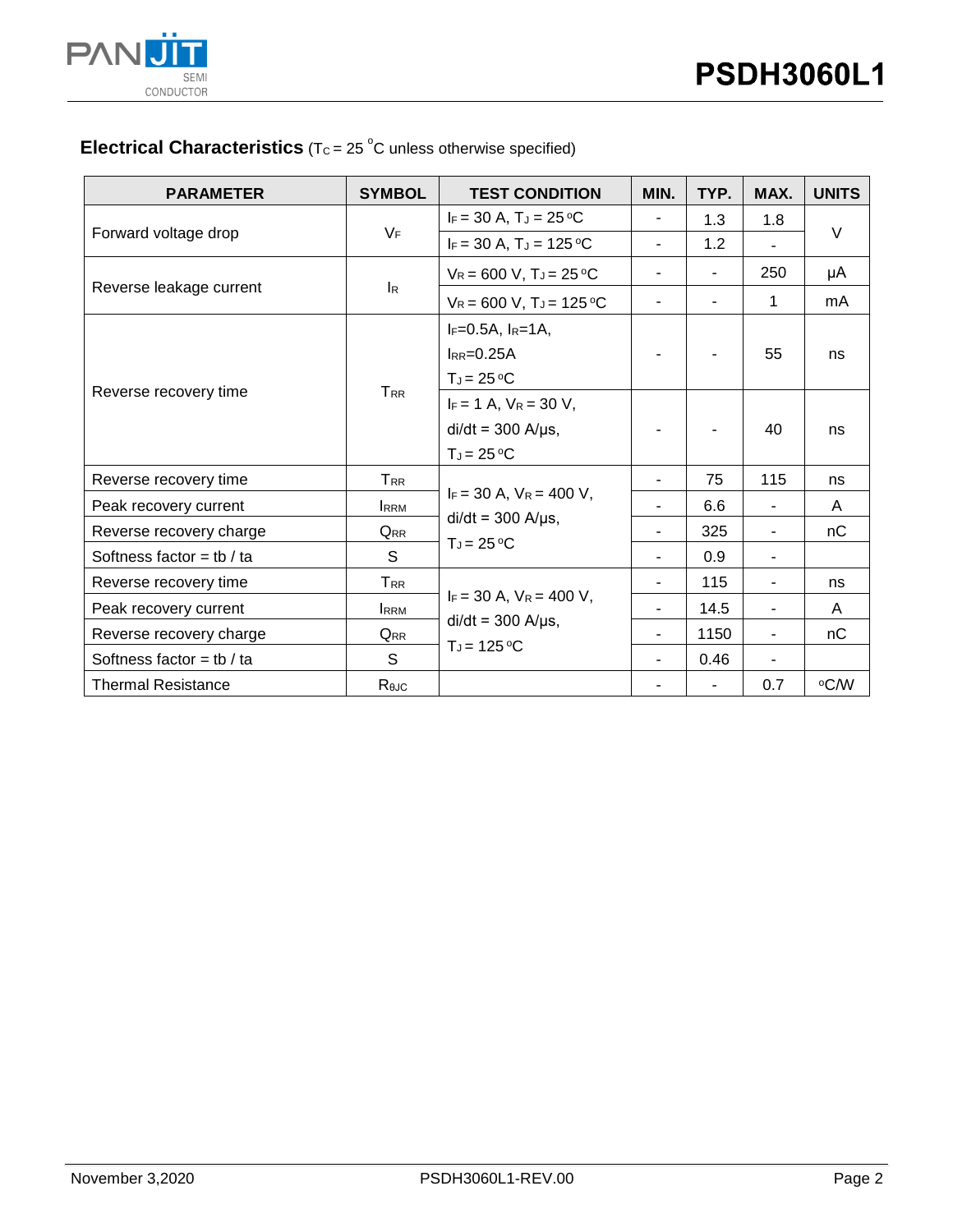

# **PSDH3060L1**





**Fig.1 Forward Current Derating Curve Fig.2 Typical Junction Capacitance**









**Fig.3 Typical Reverse Characteristics Fig.4 Typical Forward Characteristics**

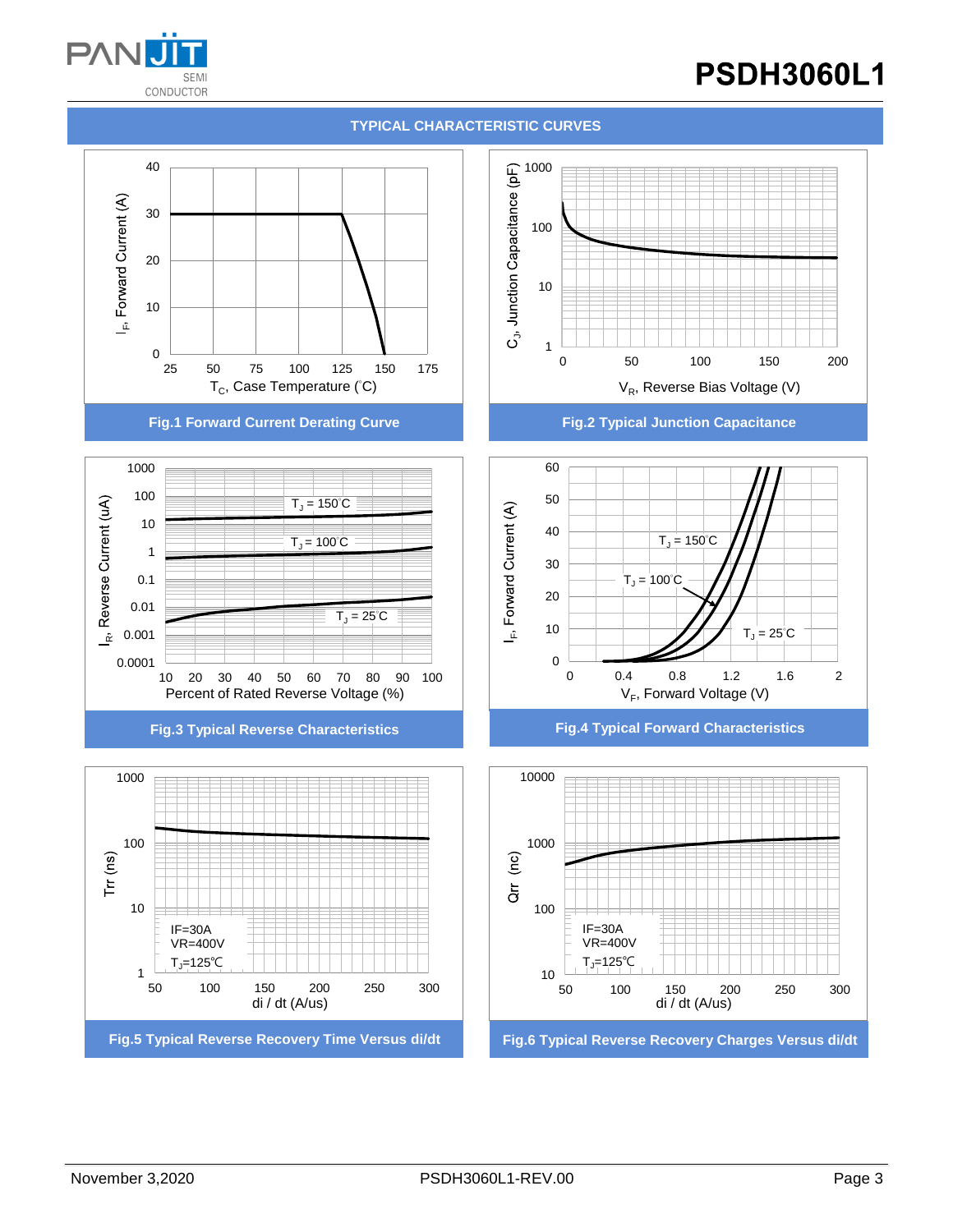

## **Product and Packing Information**

| Part No.          | Package Type | <b>Packing Type</b> | <b>Marking</b> |  |  |
|-------------------|--------------|---------------------|----------------|--|--|
| <b>PSDH3060L1</b> | TO-247AD-2LD | 30pcs / Tube        | SDH3060L1      |  |  |

## **Packaging Information**